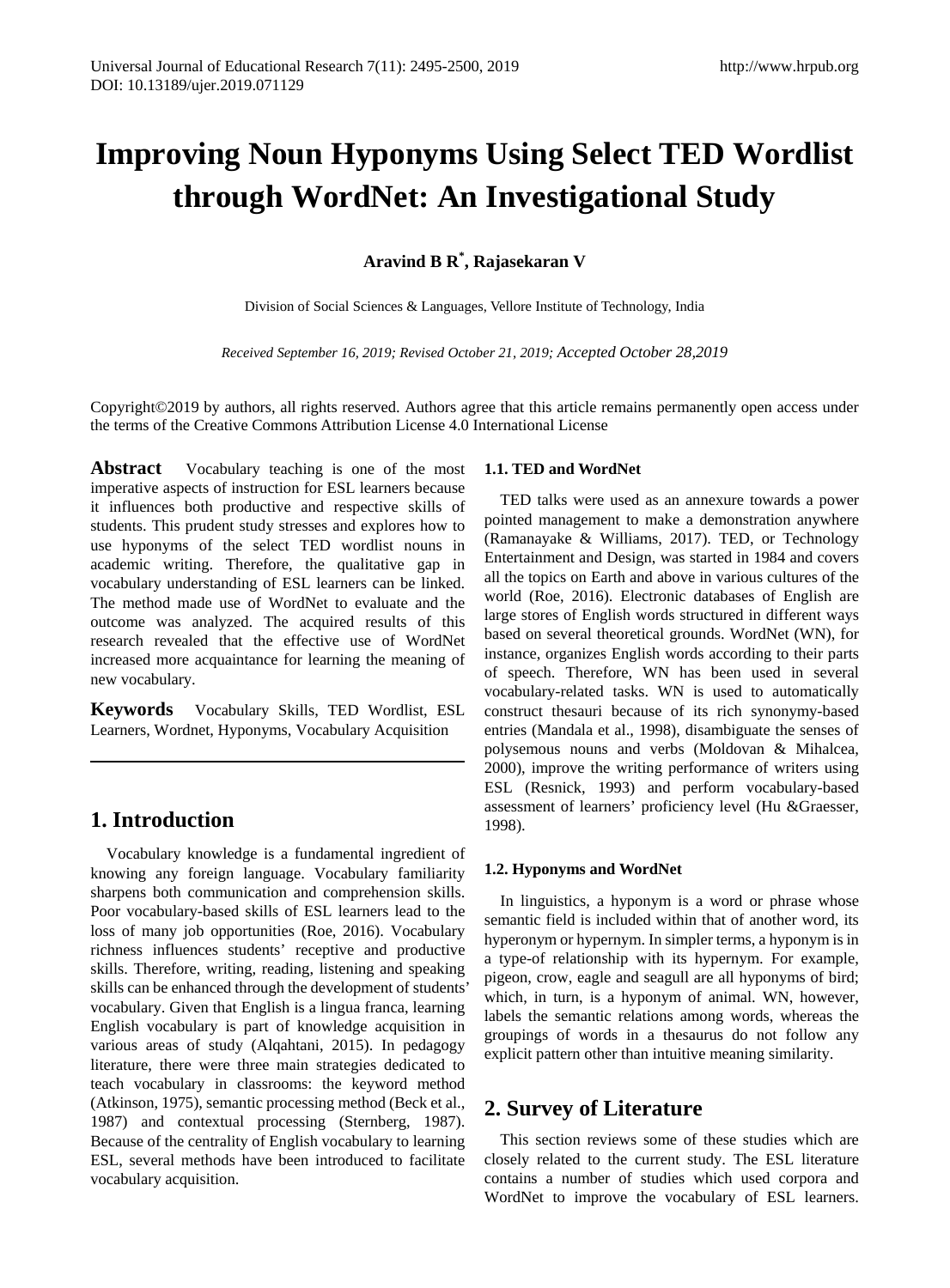Certain factors need to be considered like the society, grammar, culture etc. and that are required to be known and adopted in the vision of following any languages (Ramanayake & Williams, 2017). TED serves as an exploratory factor for ESL learners' vocabulary knowledge through social factor (Aravind & Rajasekaran, 2018). TED influences ESL learners' persuasive and argumentative vocabulary for effective communication (Aravind & Rajasekaran, 2019). TEDs were utilized properly and they may help students to improve comprehending qualities in addition as an apparatus to learn in a much easy way (Massing et al., 2013). On the one hand, scholars exploited the structured lexicon of WordNet (WN) to provide non-native English learners with vocabulary-dependent knowledge. Lin (1997) used WN in vocabulary teaching because of the rich semantic relations that are used to define words and place them together. The study argued that teaching vocabulary fundamentally requires teaching students how to realize distinctions between related words. Therefore, an advanced thesaurus is needed to help students learning the meaning of a new word with relevance to its companions so that students can build their own semantic network. To perform this task, WN, as a language resource, is used because of its rich variety of semantic relations. On the other hand, corpora are evidently beneficial in ESL learning tasks.

#### **3. Significance of the Study**

The current study contributes to the literature of applied linguistics and ESL. Given the implication of vocabulary learning to productive and receptive skills of ESL learners, the results of this study should improve English vocabulary. Moreover, this study initiates the learners to know semantic differences between synonymous nouns and verbs to accurately use them in academic writings. On the other hand, learners will benefit master the lexicographic skills about semantic relations of corpus-driven list of words. Implications on the design and teaching of pedagogical curricula can be made.

#### **4. Research Objectives**

This study accomplishes qualitative objectives. The present study aims:

- To inculcate ESL learners select TED wordlist nouns used by native speakers in academic writing.
- To alert and inform ESL learners the distinctions between hyponyms of the select TED wordlist nouns and its usage.

# **5. Research Questions**

The existing study challenges to answer the following research questions. The first question is concerned with the

applicability of TED corpus in vocabulary teaching. The second one explores the effectiveness of WordNet in teaching ESL learners the fine distinctions among hyponyms and its usage.

- 1. How effective are TED corpus in linking the quantitative gap between the enlarging vocabulary of native English speakers and that of ESL learners?
- 2. How WordNet enables learners to acquire hyponyms of select nouns from TED Corpus?

#### **6. Research Methodology**

The TED corpus contains one thousand seven hundred and seventy, TED Talk language transcriptions, started in the year 2006 and extended till 2014. TED website endures to stake new-fangled discussions each workaday. Then the production got improved as TED Word List (Ritchie & Lewis, 2003). Finally, it was resulted that the proportion of TED Word List in the TED corpus and in what way the TED Word List augmented the whole attention of the terminology comprised on the General Service List, Academic Word List, and TED Word List (Kamil & Hiebert, 2005). Participants' knowledge about the hyponyms of the nouns is evaluated and recorded. 10 questions were randomly sorted and distributed using Google forms. The correction of collected answers was automated. WordNet was used to generate the hyponyms of retrieved nouns.

#### **7. Research Samples and Sample Size**

To conduct this research study, a convenience sample was chosen consisting 36 ESL learners (23 males, 13 females) who were studying engineering in VIT Chennai, as shown in Table 1. The samples' proficiency level ranges between intermediate and advanced level. Participants' demographical details, length of time learning English and other background information were collected from the participants' responses.

| Table 1. | Description of samples |  |
|----------|------------------------|--|
|----------|------------------------|--|

| Number |
|--------|
| つっ     |
|        |
| 36     |
|        |

#### **8. Procedure**

In order to improve ESL learners' hyponyms usage in academic writings, the current study made use of select TED wordlist nouns and WordNet. Initially, the learners were instructed to answer the questions asked in the Google forms genuinely by choosing the most accurate meaning of the 10 given nouns from the TED wordlist. After responding to the pre-test, the researcher collected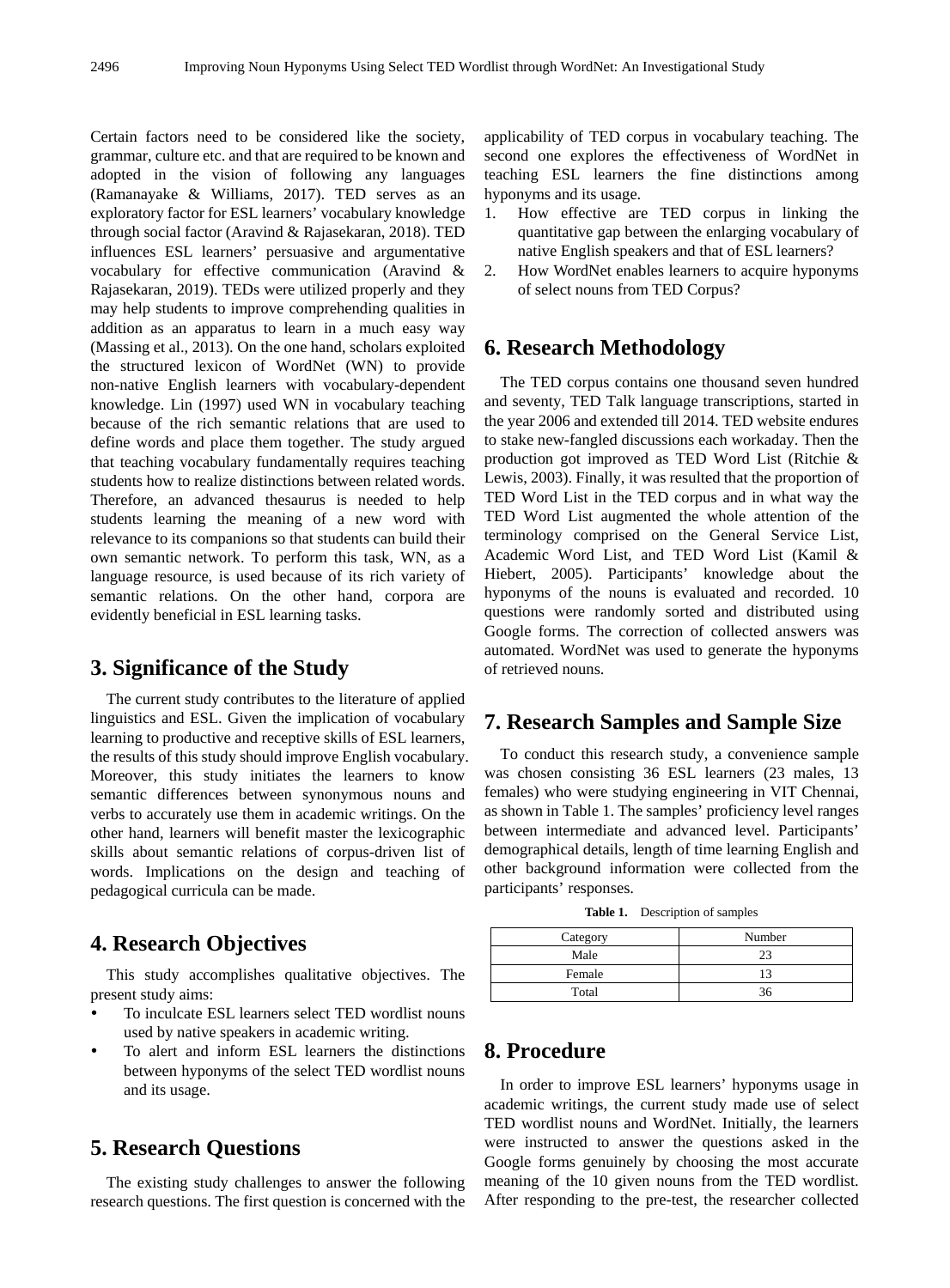the test-takers responses. At this point, the researcher gave the intervention of utilizing the WordNet by giving nouns randomly from the TED wordlist. The learners were made to practice in such a way to productively use WordNet and its unique features to acquire the knowledge about hyponyms. Finally, the researcher conducted the post-test by just giving the definition of ten different TED wordlist nouns to identify the appropriate hyponyms of the particular definition asked in the question. The reverse technique helped the researcher to know that learners' learnt to identify the most accurate and appropriate hyponyms without any choices and guesses.

**Table 2.** Select TED wordlist nouns for pre-test

| Words given in pre-test |
|-------------------------|
| Ad                      |
| Alien                   |
| Bang                    |
| Cable                   |
| Drug                    |
| Email                   |
| Frog                    |
| Tank                    |
| Virus                   |
| Web                     |

**Table 3.** Select TED wordlist nouns for post-test

| Words expected in post-test |
|-----------------------------|
| Ant                         |
| Autism                      |
| <b>Battery</b>              |
| Carbon                      |
| Dolphin                     |
| Einstein                    |
| Fuel                        |
| Tag                         |
| Video                       |
| Website                     |
|                             |

# **9. Result and Discussion of the Study**

The researcher endeavored to report the results and findings on the basis of the research objectives, to inculcate ESL learners' select TED wordlist nouns used by native speakers in academic writing and to alert and inform ESL learners the distinctions between hyponyms of the select TED wordlist nouns and its usage.



**Figure 1.** Graphical Representation of ESL Learners' Pre-test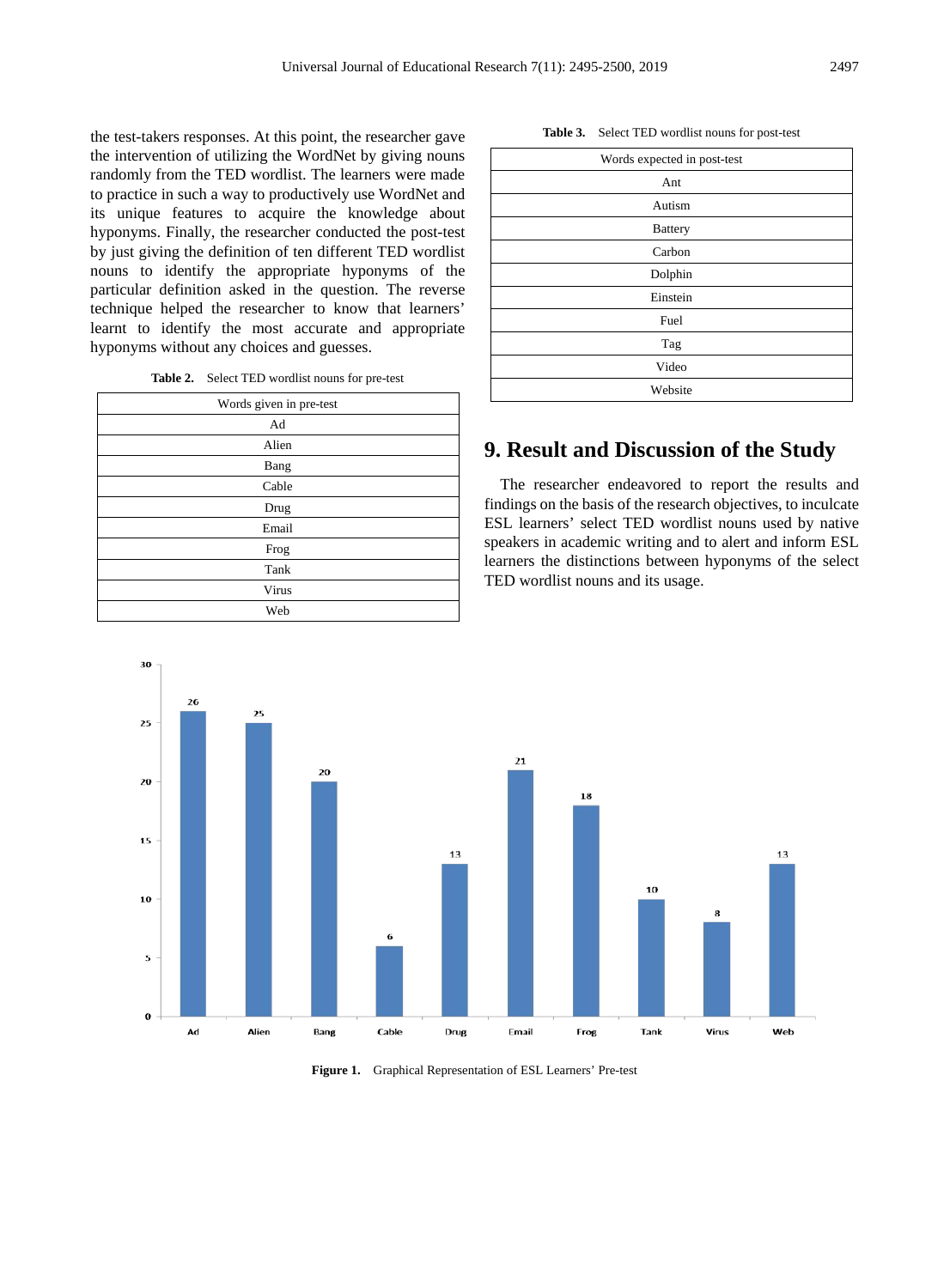

**Figure 2.** Graphical Representation of ESL Learners' Post-test



**Figure 3.** Graphical Representation of ESL Learners' Pre and Post-test Comparative Results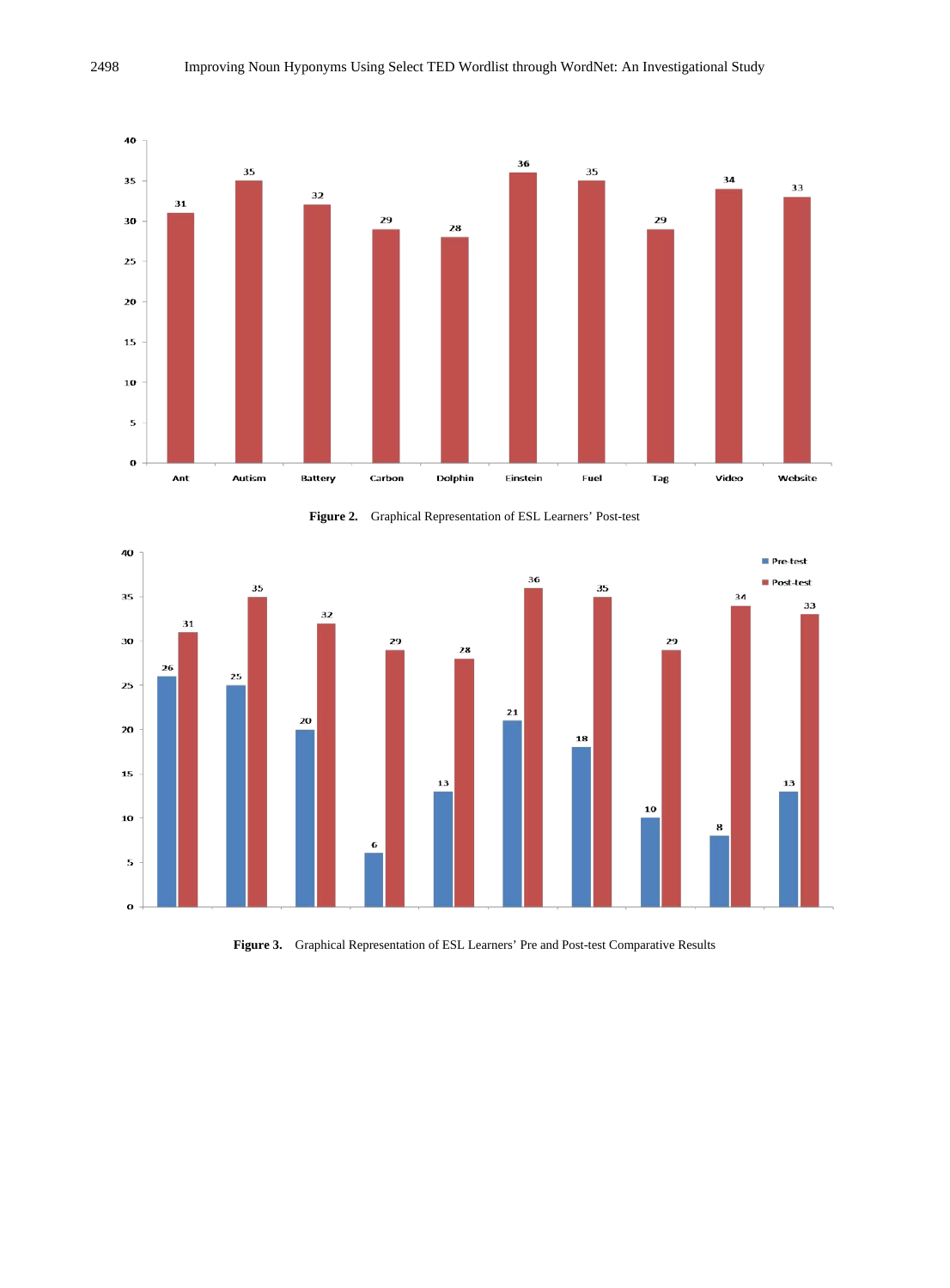![](_page_4_Figure_1.jpeg)

**Figure 4.** Graphical Representation of ESL Learners' Pre and Post-test Mean and Median Values from the Results

Analyzing the results of this investigational study, it has been observed that the existing study constitutes solution towards vocabulary skills qualitatively. The two experiments revealed that vocabulary knowledge and acquisition has significantly increased in the study. The pre-test posted select TED wordlist nouns like Ad, Alien, Bang, Cable, Drug, Email, Frog, Tank, Virus and Web, in order to know the learners' knowledge on hyponyms. The mean and median values of the pre-test are 16 and 15.5 respectively. The respondents multiple choices from which they should select the proper hyponyms are comparatively low in the pre-test. During the post-test, the participants were asked to write the accurate hyponyms in the blanks without any choices from the definition of each hyponyms. The participants were expected to write the following hyponyms by using the knowledge gained in WordNet teaching. The hyponyms are Ant, Autism, Battery, Carbon, Dolphin, Einstein, Fuel, Tag, Video and Website. The mean and median values of the post-test are 32.2 and 32.5 respectively. Participants' knowledge about the hyponyms of the nouns were evaluated and recorded. The results revealed that participants' knowledge and vocabulary acquisition has significantly increased and the effective use of WordNet has proved as advancements towards the ESL learners' based teaching pedagogy.

# **10. Conclusions**

The current experimental research may not solve all the issues on English language and improvements but it aims at addressing the major problems to bring up the ESL learners community in qualitative levels of vocabulary acquisition.

TED specific versions were found to be the advancement towards AWL or GSL. Hence it was suggested that more course on efficient learning may pay a better way for the successful and improved vocabulary abilities. Students need to get trained through additional courses on vocabulary development. WordNet would be a useful and effective electronic database of English to learn vocabulary knowledge especially hyponyms. The current study focused on teaching learners how to use the proper hyponyms of a noun. To that end, a new teaching method might draw on both the TED wordlist noun corpora and WordNet is experimented well in the study.

#### **REFERENCES**

- [1] Alqahtani, M. (2015). "The importance of vocabulary in language learning and how to be taught". International Journal of Teaching and Education. III (3). pp. 21–34.
- [2] Aravind, B. R., & Rajasekaran, V. (2019). "Technological modality to influence persuasive and argumentative vocabulary for effective communication with reference to selected TED talk videos". International Journal of Recent Technology and Engineering, 7(5), 165-170.
- [3] Aravind, B. R., & Rajasekaran, V. (2018). "Advanced technological modality to explore ESL learners' vocabulary knowledge through social strategies". Journal of Advanced Research in Dynamical and Control Systems, 10(10), 250-256.
- [4] Atkinson, R. C., & Raugh, M. R. (1975). "An application of the mnemonic keyword method to the acquisition of a Russian vocabulary". Journal of Experimental Psychology: